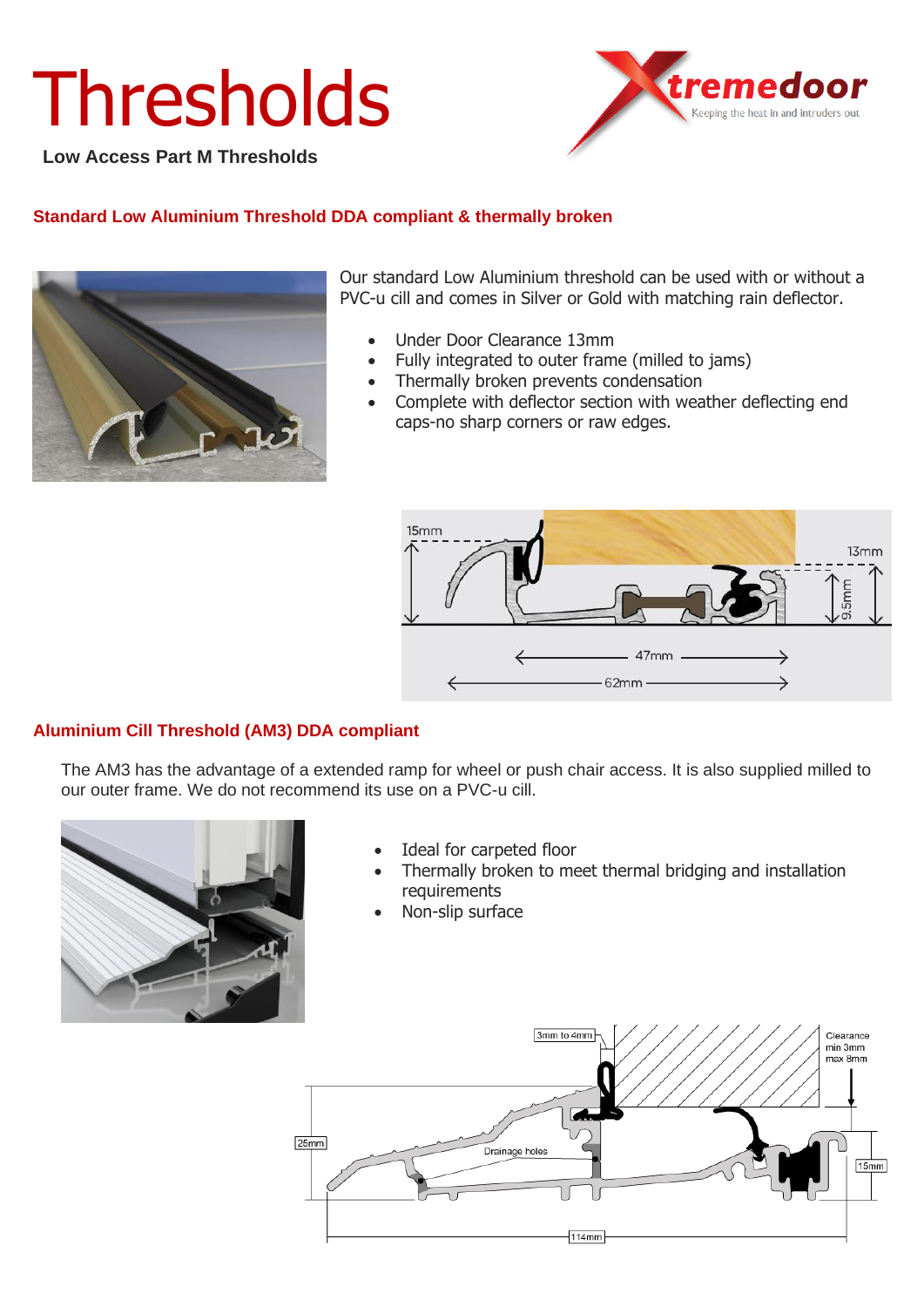## Thermally Efficient

### **Triple-Seal Outer Frame**

### **Standard Outer Frame EWS031 80mm section**



Our standard outer frame is Eurocell profile and benefits from being Triple-Sealed.

With 2 x Brush Strips and 1 x Co-extruded weather seal it has a superior thermal performance than other standard outer frames.

#### **This Outer Frame gives you a plaster line of 32mm**







Rosewood



Rosewood

White interio

White

Anthracite Grey

White interior

Golden Oak White interio



**Slate Grey** 

White interio

White interior

### **Black Ash**

**Smaller Outer Frame EWS032 65mm section**



**Our smaller outer frame is the same specification but gives our** 

**door set further options with integrated top lights.**

This outer frame also gives the Xtreme Composite door the advantage of narrower options on door sets with sidelights glazed or GRP.

**This Outer Frame has a reduced Plaster Line of 17mm**

**Full Weld Frame / PVCU Cill is 65mm as standard to bottom.**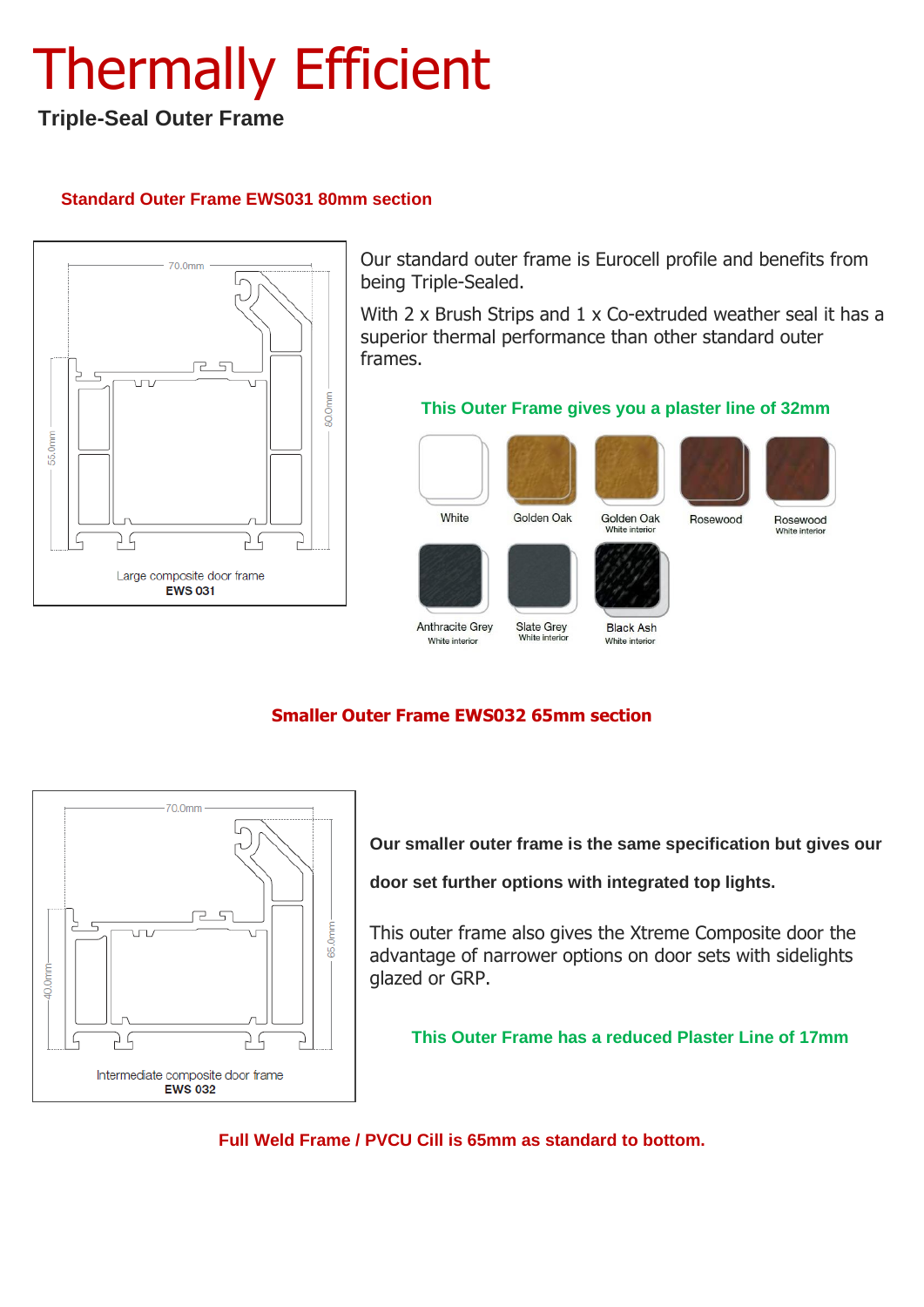### Hinge **Fully 3 x 3 Adjustable Hinge**

### **iDeal Butt Hinge**



**The hinge is simple-to-fit, fully adjustable, offers proven reliability and is weather-resistant.**

- Lateral & vertical adjustment for east installation
- Compression adjustment
- Weather resistant  $-$  tested to 480 hours salt spray
- Simple-to-fit
- Steel hinge pin for added strength, held in place with a grub screw
- Operational reliability-tested to 50,000 cycles
- Allen key adjustment no need to dis-mount the door

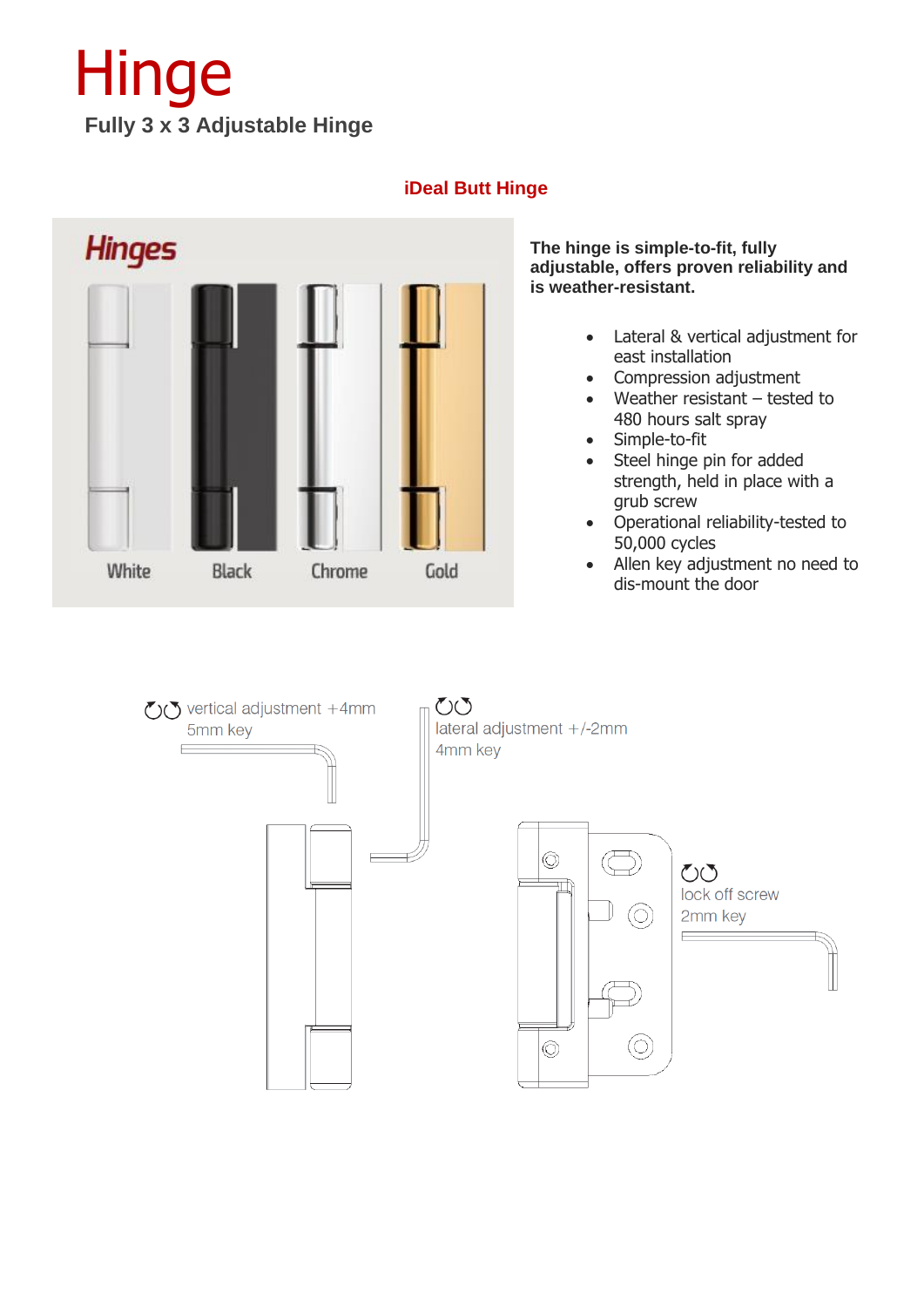### Hinge  **2D adjustable door hinge offers more clearance on the frame**



### **Nico ICON 2D hinge**

#### **The Nico ICON door hinge is robustly constructed from 3mm steel and has incredible high performance features.**

100,000 opening and closing cycles to BS EN 191. (3 Hinges)

480 hours Salt spray testing to BS EN 1670 (powdercoated finishes)

200kg Deformation testing to BS EN 1935 criteria.

5mm Vertical Adjustment (+/- 2.5mm)

5mm Horizontal Adjustment (+/- 2.5mm)

Integral security grub screw for opening outwards

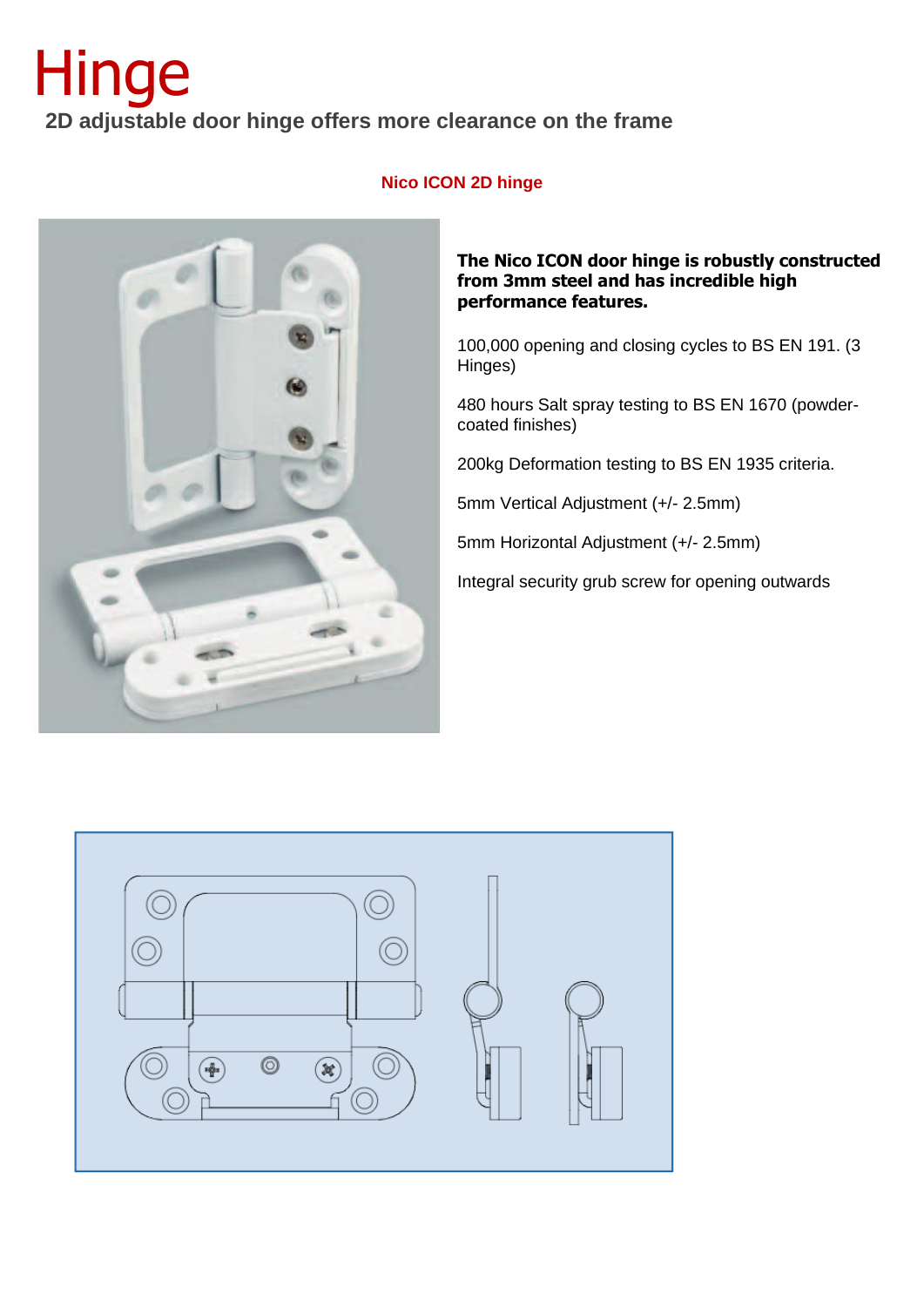### **Security Lock & Cylinders & Handles**



### **Lever/Lever & Lever/Off-set options**

**Highly secure and accredited bespoke 5-point lock. Kite marked cylinder with fitted cylinder guard as standard.**

- 5 Hooks
- Fully adjustable keeps
- Anti-snap, drill, pick & bump cylinder
- Cylinder Guard as standard
- Snib hold back function
- Suitable for Lever/Lever and Lever/Off-Set spindle
- Secure-by Design accredited
- BS EN 1670 Grade 5, 480 hrs NSS

This new lock has increased the weatherbility of the door from 800 Pacals to 1,200.

### **Lever Handles and Premium Letter Plates come with extended 25 Year guarantee on finish.**

### **Cylinder Pull & Long bar handle options come with the Winkhaus AV2 slam shut lock**



Created to complement both contemporary and period door designs the cylinder pull meets the eclectic demands of modern architecture.

- Instant security locks on closing
- 2 solid anti-pushback hooks
- Anti-Bump, Drill, Snap & Pick cylinder
- Cylinder Guard as standard
- Reduced risk of cylinder attack
- Integrated finger pull
- High strength zinc die cast construction
- Gold, Chrome or Satin finish

On doors with bar handles front and back we can only use the oval escutcheon which gives 1 star security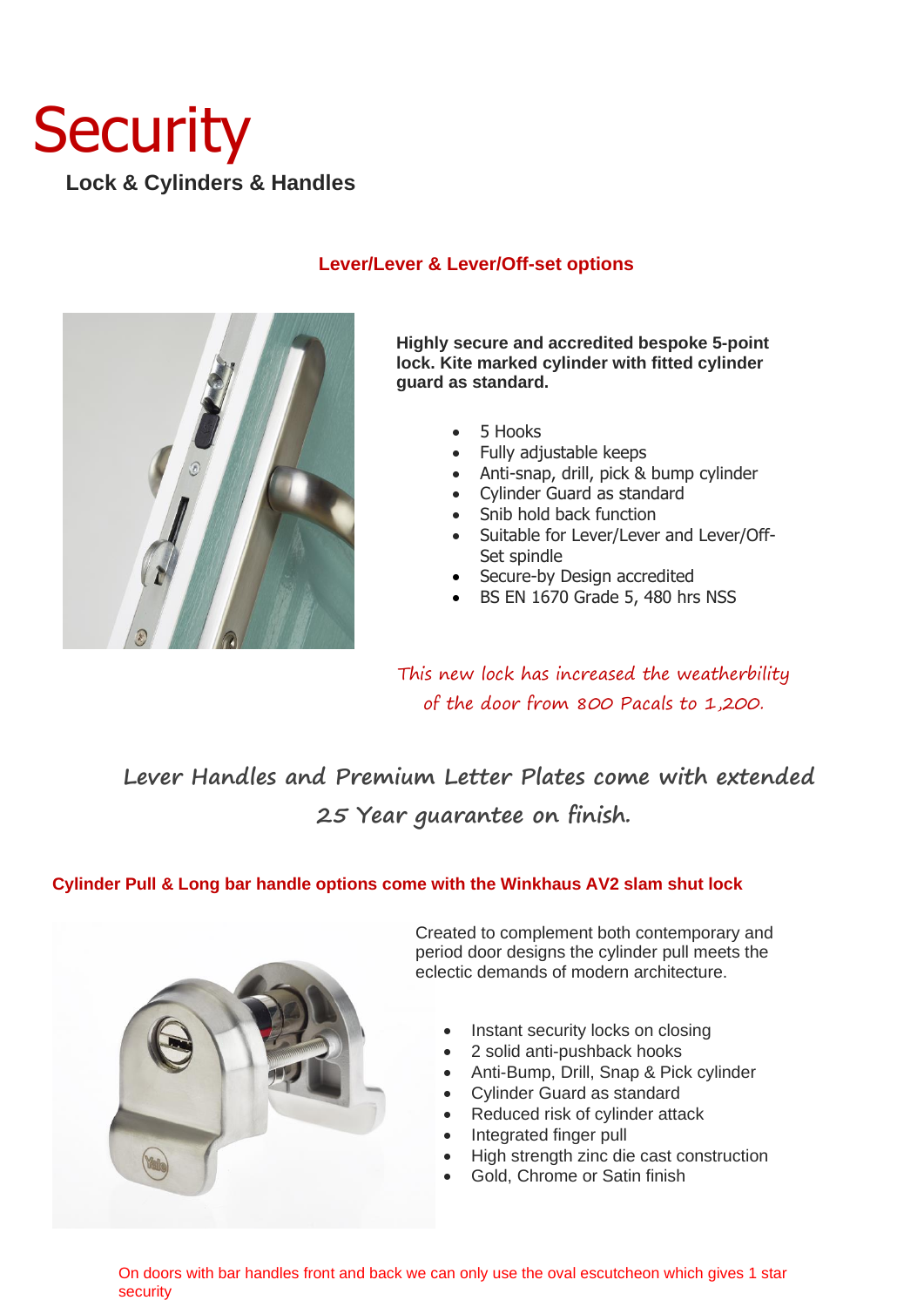

### **Ingenious PRO Euro Profile Cylinder**



**Ingenious PRO Euro Profile Cylinder has been developed to provide resistance against common cylinder attack methods.**

**The Ingenious PRO offers British Kitemarked &S007:2014 1 Star Security and has been tested to the British Standard BS EN1303:2005.**

**Replacement 6 pin Euro Profile Cylinder.**

**Available as Key/Key & Thumbturn.**

**BSI Kitemark Approved – KM733343.**

**TS007 1 Star Cylinder**

**Secured by Design approved.**

**High Security Level.**

**The 1 star cylinder is housed in a cylinder guard and with our handle becomes a 3 star package.** 

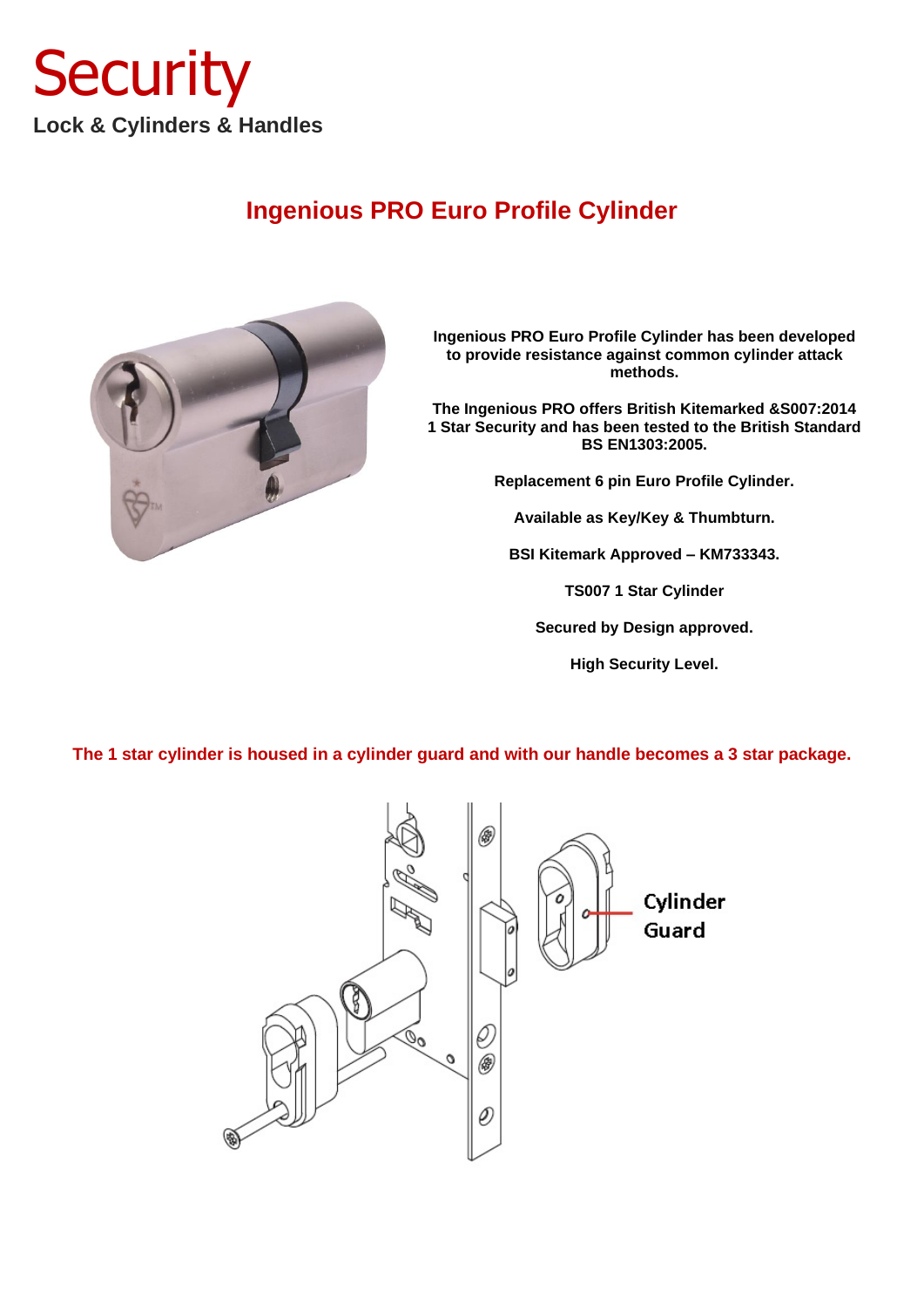### **Letterplates Doc Q or SBD: 2016**

**Standard Letterplate\***



The standard letterplate comes in a choice of Chrome, Gold, White and Black and needs to be selected with a internal cowl to meet Doc Q accreditation.

**Premium Letterplate\***



The Premium letterplate comes in a choice of Chrome, Satin Silver, Gold, White and Black and needs to be selected with a internal cowl to meet Doc Q accreditation.



\*Must be ordered with an internal cowl to meet DOC Q specification



**TS008 certified letterplate enhanced security: SBD 2016 compliant.** 

### ANTI-FISHING TECHNOLOGY

An angled postal ramp designed into the aperture deflects items upwards to protect against fishing.

A restricted opening angle of 80o enables the TS008 letterplate to be accessible yet secure

The compact design of the internal half projects just 45mm which looks discreet and allows the door to fully open